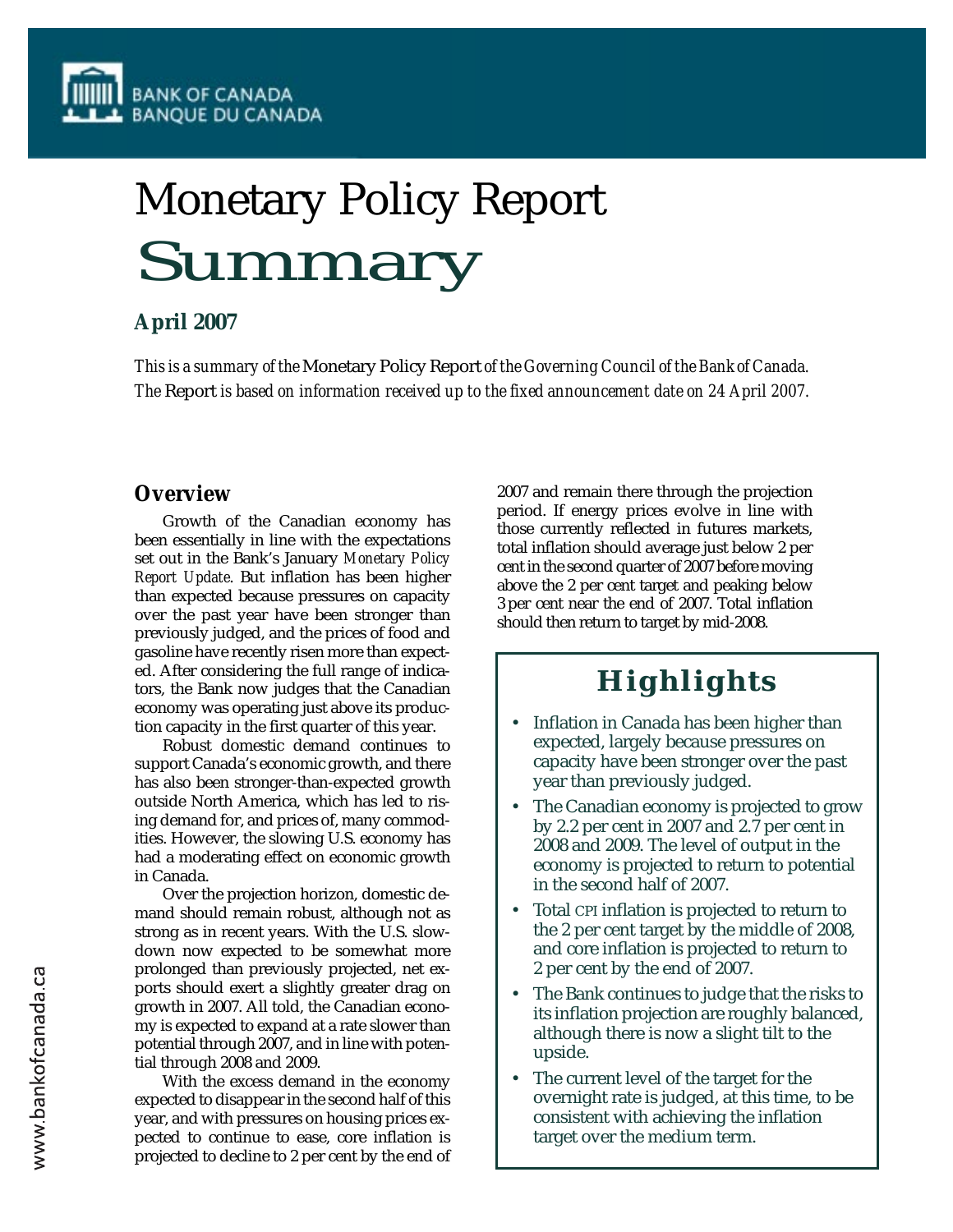The upside risk to the Bank's inflation projection is that the recent strength of inflation could be more persistent than projected. Pressures on capacity could be greater and more prolonged than currently judged. The strong growth in household credit and broad money continues to point to this upside risk. As well, the downward pressure on inflation from the prices of imported goods could diminish more quickly than expected, and global food and energy prices could put more upward pressure on inflation.

The downside risk to inflation continues to come from the possibility of a slowdown in the U.S. economy that is more pronounced than that already incorporated in the Bank's base-case projection.

The Bank continues to judge that the risks to its inflation projection are roughly balanced, although there is now a slight tilt to the upside.

The Bank left its key policy interest rate unchanged at 4.25 per cent on 6 March and 24 April. The current level of the target for the overnight rate is judged, at this time, to be consistent with achieving the inflation target over the medium term.

## **Recent Developments**

The annual rate of increase for the total consumer price index rose from 1.3 per cent in the fourth quarter of 2006 to 1.9 per cent in the first quarter of this year. Without the July 2006 reduction in the GST, and the effect of other changes in indirect taxes, total CPI inflation would have been 2.4 per cent in the first quarter. Core inflation was 2.3 per cent in the first quarter. Both core and total inflation were somewhat higher than had been expected.

A number of factors have put upward pressure on both measures of inflation in recent months. In particular, capacity pressures have contributed to upward pressure on core inflation, especially for services. Core food prices have also been higher than expected, partly reflecting the rapid pass-through of higher prices for grains and oilseeds. As well, the downward pressure on inflation coming from lower prices for imported goods has lessened somewhat. Partly offsetting these factors was some easing in the rate of increase of



housing prices. The higher rate of total inflation reflects these same factors, together with strong prices for fruit and vegetables, and higher-than-expected gasoline prices that stem from both temporary refining disruptions and higher prices for crude oil.

Growth in the Canadian economy slowed modestly in the second half of 2006. In the fourth quarter, real GDP growth fell to 1.4 per cent at annual rates, owing partly to a sharp correction in inventories. But currently available information suggests that real GDP grew by about 2.5 per cent in the first quarter of 2007.

Since the middle of 2006, final domestic demand has remained the main driver of growth, supported by robust employment growth, gains in real personal disposable income, and additional gains in household net worth and credit. Strong capital spending by businesses also contributed to domestic demand. However, spending by governments slowed, as did spending on residential construction. Canadian exports recovered, led by exports of machinery and equipment and some primary commodities. This occurred despite weak U.S. demand for automobiles and building materials.

Several indicators suggest that the Canadian economy has been operating slightly above its production potential in recent months. These include very high levels of employment, core inflation remaining slightly above 2 per cent, and responses to questions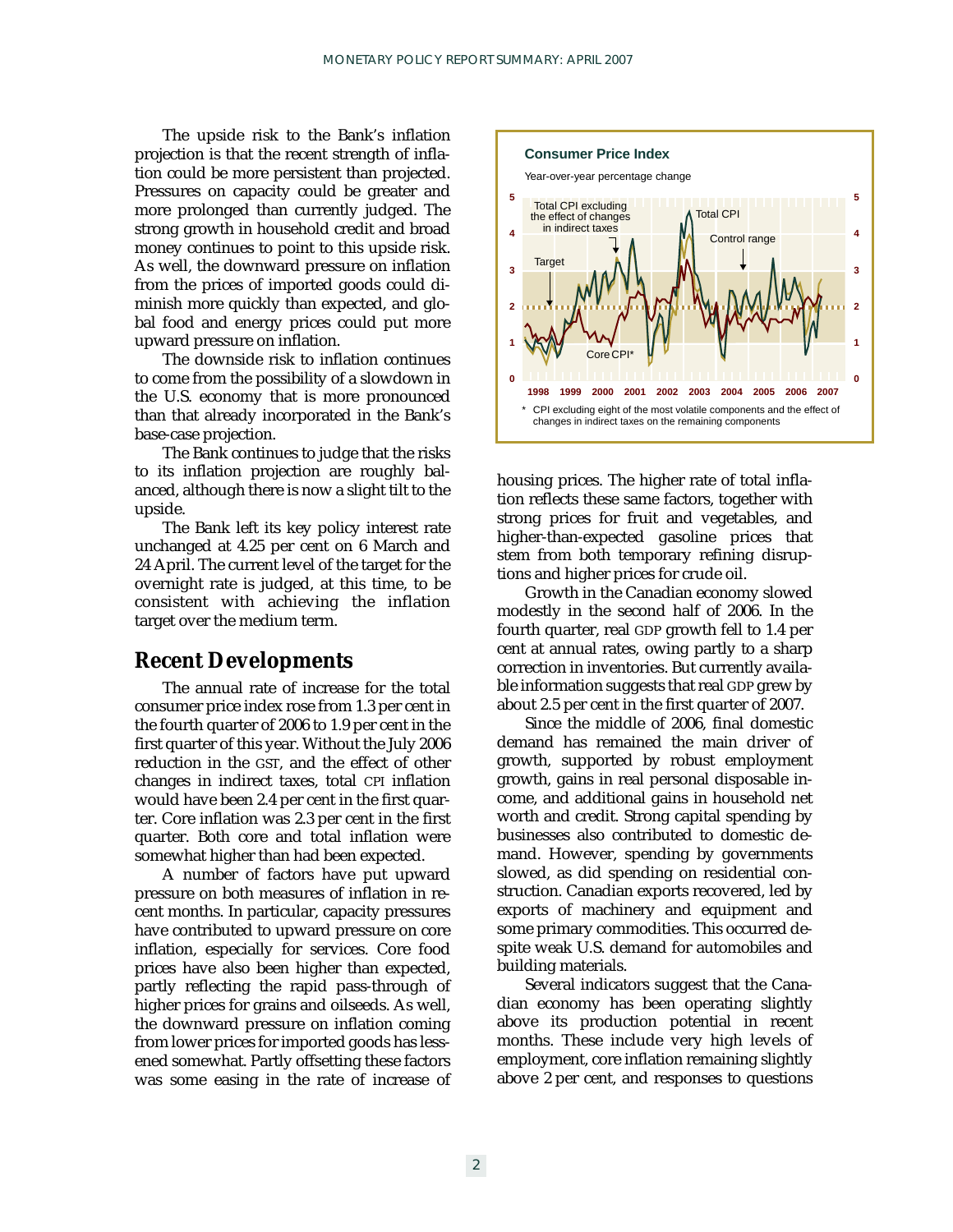

in the Bank's *Business Outlook Survey* about firms' ability to meet unanticipated increases in demand. In addition, with historical revisions to data, the Bank's conventional measure of the output gap indicates that the economy was operating 0.2 per cent above its production potential in the first quarter of 2007. But some indicators suggest that the economy was operating either in balance or with a slight amount of excess supply. These include responses by firms to questions in the Bank's *Survey* about labour shortages, as well as capacity utilization data, and the relatively modest pace of wage increases. All told, the Bank judges that the economy was operating just above its production capacity in the first quarter of 2007.

With strong growth in the global economy and delays in some projects that were designed to increase supply, the prices of many commodities have increased. Prices for nonenergy commodities have been particularly strong since January, while crude oil prices rose in response to stronger demand and the return of normal weather patterns in North America, as well as renewed geopolitical uncertainty. While Canada's terms of trade deteriorated somewhat in the second half of 2006, the recent strength of commodity prices implies an improvement in the terms of trade and a pickup in nominal GDP growth in early 2007, which should support corporate profits and government revenues in the near term.

## **Prospects for Growth and Inflation**

The Bank's base-case economic projection has been developed using a number of assumptions, including a slow and orderly resolution of global imbalances predicated on further appropriate policy measures being taken internationally. The evolution of energy prices is assumed to conform with prices in energy futures markets, and the Canadian dollar is assumed to remain in the range of 86.5 to 89.5 cents U.S. seen since early April.

The global economy has continued to outperform expectations, with slowing U.S. growth more than offset by stronger-thanexpected growth overseas.

The U.S. economy is now expected to slow slightly more than previously expected, owing primarily to a more prolonged slowdown in the housing sector and weaker business investment. Growth should slow to 2.1 per cent in 2007 from 3.3 per cent last year, before recovering to 2.8 per cent next year and to 3.1 per cent in 2009.

Growth in the overseas economies is projected to be slightly stronger than previously expected. As global capacity is absorbed, however, growth in the world economy is projected to moderate somewhat from 5.3 per cent in 2006 to 4.8 per cent this year and next, and to 4.6 per cent in 2009.

In Canada, domestic demand should continue to be the main driver of economic growth, but to be less vigorous than in recent years. Strong gains in consumer spending are expected to continue, supported by further increases in real disposable income and household net worth. Housing investment should decline slightly in 2007 and 2008 and then steady out in 2009. The Bank assumes that the government sector will run balanced budgets. Business investment should remain strong, underpinned by near-term capacity pressures, a strong outlook for global growth, high commodity prices, accommodative financial conditions, and strong profit levels and balance sheets. With the continuing weakness in U.S. demand, net exports should exert a slightly greater drag on growth in 2007 than previously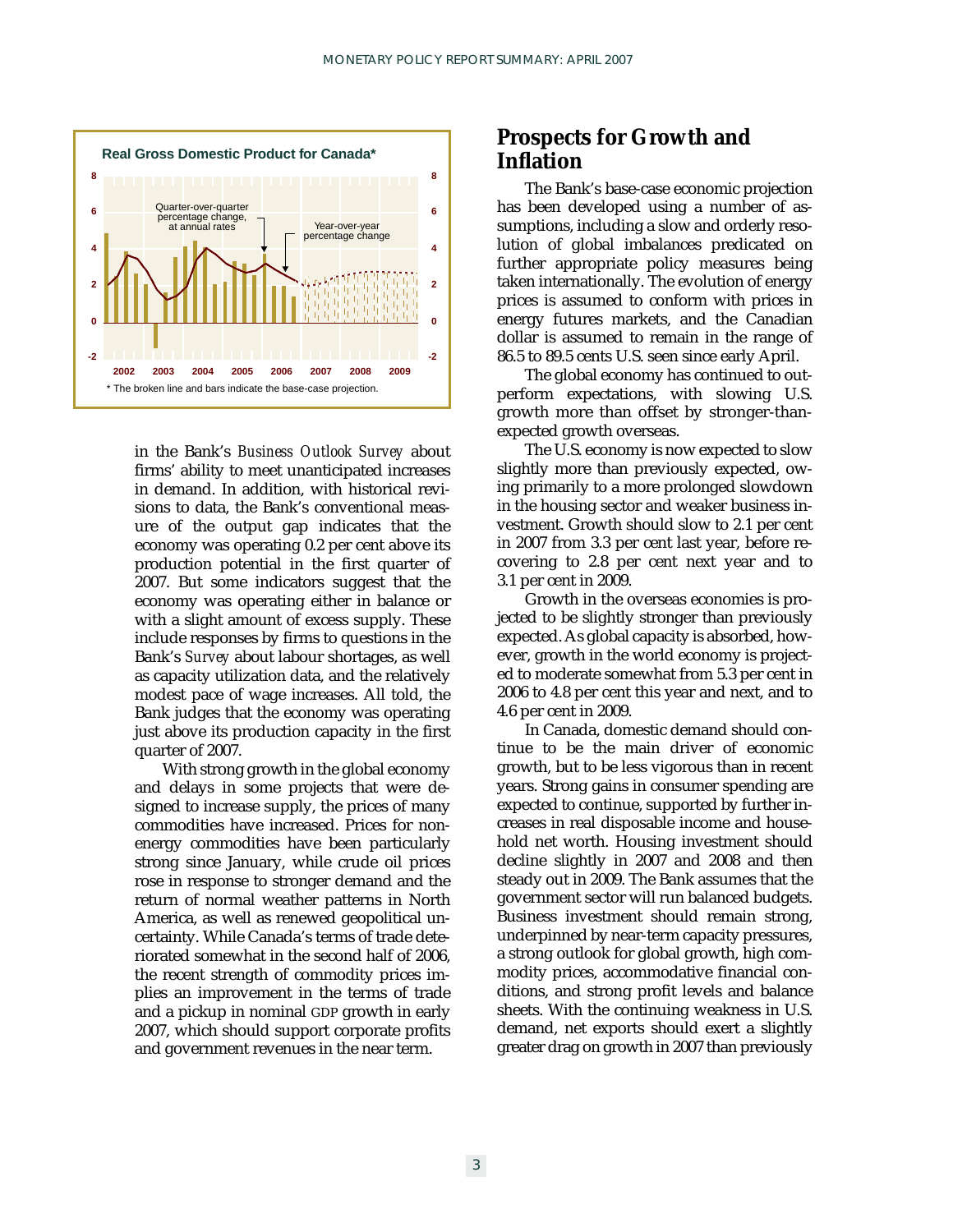projected, although this effect should diminish over the course of the year.

Overall, the Bank projects that real GDP growth in Canada will average just below 2 1/2 per cent in the first half of 2007 and just above 2 1/2 per cent in the second half. Annual average growth in 2007 is therefore projected to be 2.2 per cent. With the economy operating just above its production capacity in the first quarter, this growth profile implies that the economy would move back to its production capacity in the second half of 2007.

In both 2008 and 2009, annual average growth is projected to be 2.7 per cent. This would keep the economy operating at its production capacity for the remainder of the projection period. The Bank assumes the growth rate of potential will be 2.8 per cent in 2007 and 2008, and 2.7 per cent in 2009, with trend labour input assumed to decline in 2009 as demographic changes affect the workforce.

Core inflation should remain slightly above 2 per cent over the coming months, given pressures on capacity and the impact of higher core food prices. But with the economy projected to return to its production capacity in the second half, and with further easing of pressures from housing prices, upward pressure on core inflation is expected to moderate. At the same time, downward pressure on core inflation from lower import prices is also expected to diminish. Overall, core inflation is projected to return to 2 per cent by the end of 2007 and to remain there through the projection period.

Total inflation is projected to average just under 2 per cent in the second quarter of this year. Based on the higher near-term track for core inflation and the prices currently

embedded in energy futures markets, and with the direct impact on inflation of the GST reduction ending in July, total inflation is then projected to move above the 2 per cent target, peaking below 3 per cent near the end of 2007, before returning to target by mid-2008.

| Summary of the Base-Case Projection*                                                             |            |                |                |                |            |     |
|--------------------------------------------------------------------------------------------------|------------|----------------|----------------|----------------|------------|-----|
|                                                                                                  | 2006       | 2007           |                | 2008           | 2009       |     |
|                                                                                                  | Q4         | O <sub>1</sub> | Q <sub>2</sub> | H <sub>2</sub> |            |     |
| Real GDP<br>(quarterly growth or<br>quarterly growth at                                          | 1.4        | 2.5            | 2.3            | 2.6            | 2.8        | 2.7 |
| annual rates)**                                                                                  | (1.5)      | (2.4)          | (2.6)          | (2.8)          | (2.9)      |     |
| Real GDP<br>(year-over-year                                                                      | 2.3        | 2.0            | 2.1            | 2.4            | 2.7        | 2.7 |
| percentage change)                                                                               | (2.3)      | (1.9)          | (2.1)          | (2.5)          | (2.8)      |     |
| Core inflation<br>(year-over-year                                                                | 2.2        | 2.3            | 2.2            | 2.1            | 2.0        | 2.0 |
| percentage change)                                                                               | (2.2)      | (2.1)          | (2.0)          | (2.0)          | (2.0)      |     |
| <b>Total CPI</b><br>(year-over-year                                                              | 1.3        | 1.9            | 1.9            | 2.6            | 2.1        | 2.0 |
| percentage change)                                                                               | (1.3)      | (1.2)          | (1.0)          | (1.7)          | (2.0)      |     |
| <b>Total CPI</b><br>(excluding the effect<br>of changes in<br>indirect taxes)<br>(year-over-year | 1.8        | 2.4            | 2.4            | 2.6            | 2.1        | 2.0 |
| percentage change)                                                                               | (1.8)      | (1.7)          | (1.5)          | (1.7)          | (2.0)      |     |
| WTI <sup>***</sup><br>(level)                                                                    | 60<br>(60) | 58<br>(56)     | 64<br>(58)     | 68<br>(61)     | 70<br>(63) | 70  |

Figures in parentheses are from the January Monetary Policy Report Update.

\*\* For half and full years, the number reported is the average of the respective quarter-to-quarter percentage growth at annual rates.

Assumption for the price of West Texas Intermediate crude oil (US\$ per barrel), based on an average of futures contracts over the two weeks ending 20 April 2007

The Bank of Canada's *Monetary Policy Report* is published semi-annually in April and October. Regular *Updates* are published in July and January. Copies of the full *Report,* the *Summary,* and the *Update* may be obtained by contacting Publications Distribution, Communications Department, Bank of Canada, Ottawa, Ontario, Canada K1A 0G9.

> Telephone: 613 782-8248; toll free in North America: 1 877 782-8248; email: publications@bankofcanada.ca; or visit our website: www.bankofcanada.ca